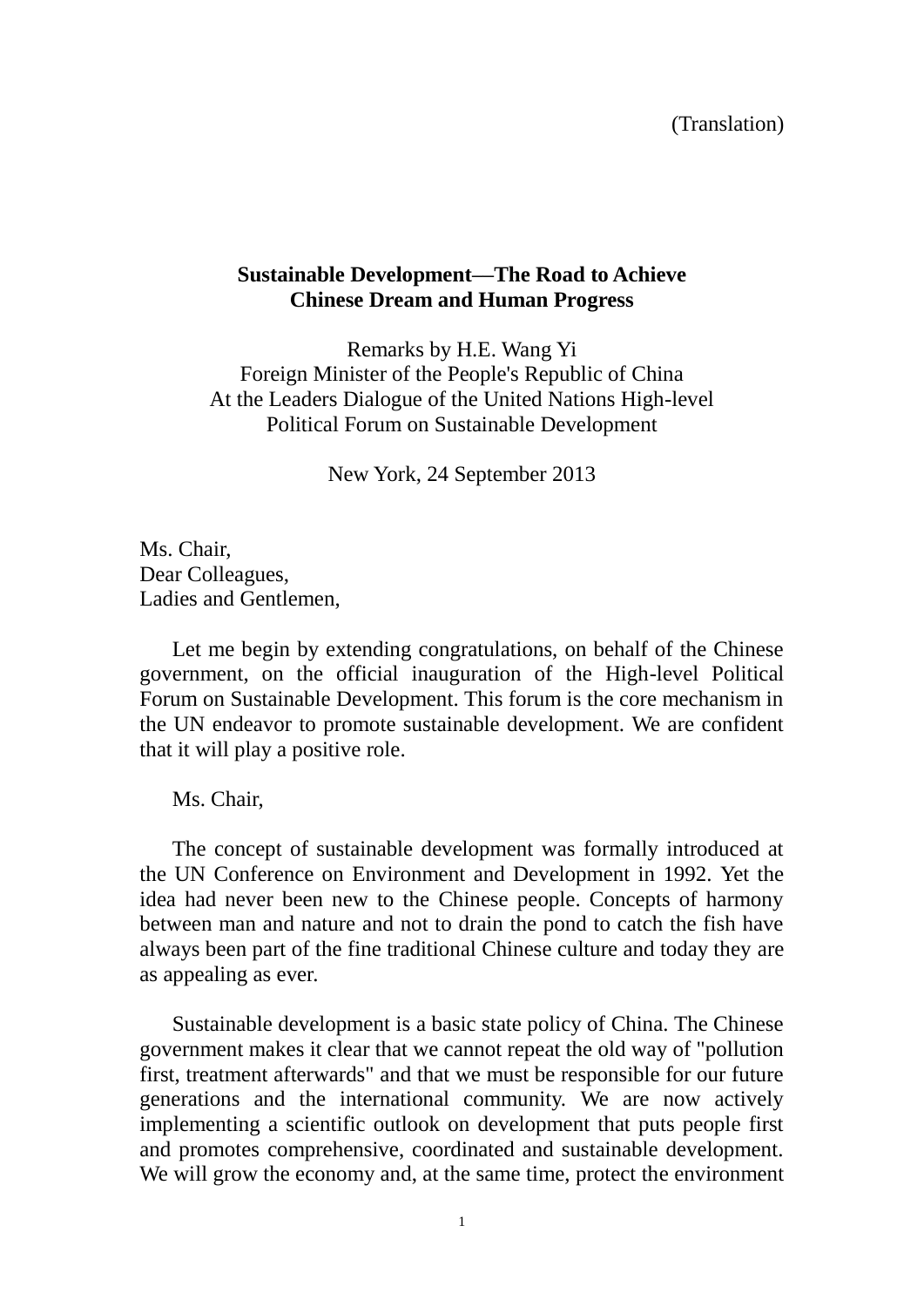to safeguard the fundamental and long-term interests of the people.

China is now the world's largest investor in new and renewable energies. In the first decade of the new century, we increased forest coverage in China by 3.8% or 365,100 square kilometers.

We have identified energy-saving and emission-reduction as a focal point in adjusting our economic structure and an important yardstick in evaluating the performance of our government officials. With the promulgation of laws and regulations such as the *Law on Renewable Energy* and *Energy Conservation Law*, China now has a fairly well-established legal framework for environmental protection.

From 2005 to 2010, we cut energy consumption by 630 million tons of standard coal equivalent through energy saving and energy efficiency improvement, which equals 1.46 billion tons less of  $CO<sub>2</sub>$  emission. Now we are fighting for the goal of reducing energy consumption and  $CO<sub>2</sub>$ emission per unit of GDP by 16% and 17% respectively between 2011 and 2015.

This month, we have just unveiled an action plan on air pollution prevention and control, which requires us to raise the share of non-fossil fuel consumption to 13% of the total energy consumption, and decrease that of coal to less than 65% by 2017.

Given China's national conditions and development level, we will face many difficulties and pains on the way to sustainable development. But we are determined to fight this uphill battle and stick to this path as it is the only road to realize the Chinese dream. Our efforts will pay off as we move forward.

Let me give you an example. In Kubuqi, the seventh largest desert in China, sand used to encroach on human habitat and local people were threatened by wind and sand day and night. Then, they changed their line of thinking and decided to make something out of the sand. They began to plant a special kind of willow on the barren land and make construction materials from sand, thus tackling the sand problem and growing the economy at the same time. Now more than 5,000 square kilometers of their land have turned green, annual precipitation has increased from 70 mm to over 300 mm and wildlife have returned. This is a win-win scenario between the environment and economic development.

Ms. Chair,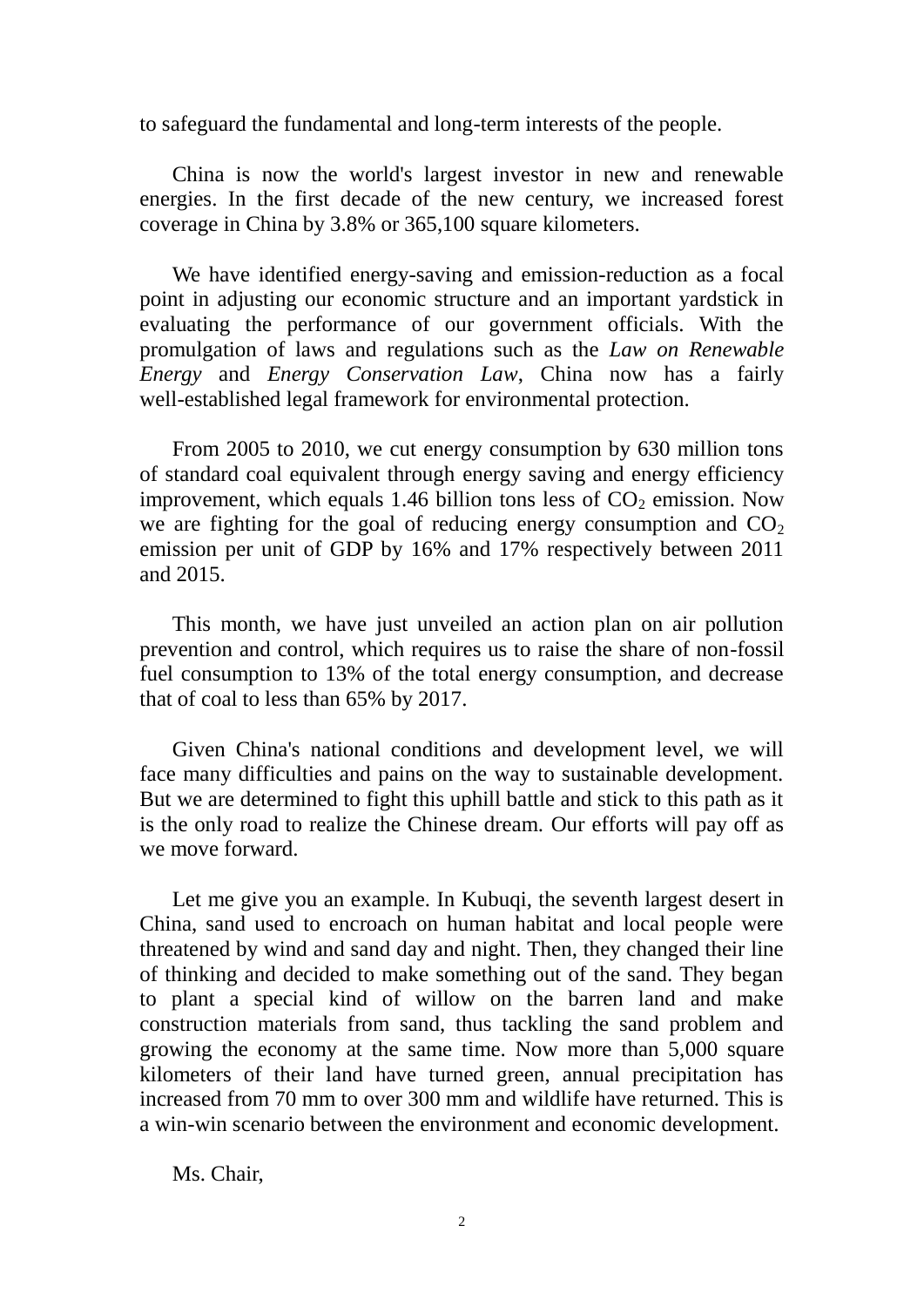From Vision to Action, the theme of today's round-table meeting, has shown us the way to realize sustainable development globally as well as the direction for the forum. In this connection, I wish to make the following proposals:

**First, we must strive to promote ecological progress.** To do this, the key is to respect the law of nature, follow nature's will, and foster a sound interaction between economic growth, social progress and environmental protection. This is what mankind has learnt from the past and the common undertaking and pursuit of the international community today. China now regards ecological progress as being no less important than economic growth, and is mobilizing the entire country behind this endeavor. We see environmental protection as a precondition and opportunity for economic development. While we want prosperity and wealth, we also want clear waters and green mountains. In fact, clear waters and green mountains can bring us prosperity and wealth.

**Second, we have to foster a favorable environment for sustainable development.** Sustainable development cannot gain ground in the absence of a real and solid recovery of the global economy and a sound international trade and investment climate. We should improve global economic governance and make it fairer and more equitable. We should uphold a free, open and non-discriminatory multilateral trading system, and oppose protectionism in all forms. We should better prepare ourselves for cross-border financial risks, discuss ways to improve global investment norms and encourage rational and well-managed flow of global capital. We should build a global value chain that shares interest and foster a big global market that benefits all, so as to achieve development with win-win results.

**Third, we should adhere to the principle of "common but differentiated responsibilities".** Sustainable development is a common cause for all mankind, to which all countries should contribute as much as they can. However, given their different basic national conditions, developing countries, including the emerging economies, and developed countries have different historical responsibilities and immediate obligations. "Common but differentiated responsibilities" is a fundamental principle in the area of development. Imposing uniformity and ignoring differences is to dodge or even shirk the responsibilities of developed countries. International cooperation on sustainable development must take into full account the differences between developed and developing countries in level, resources and means of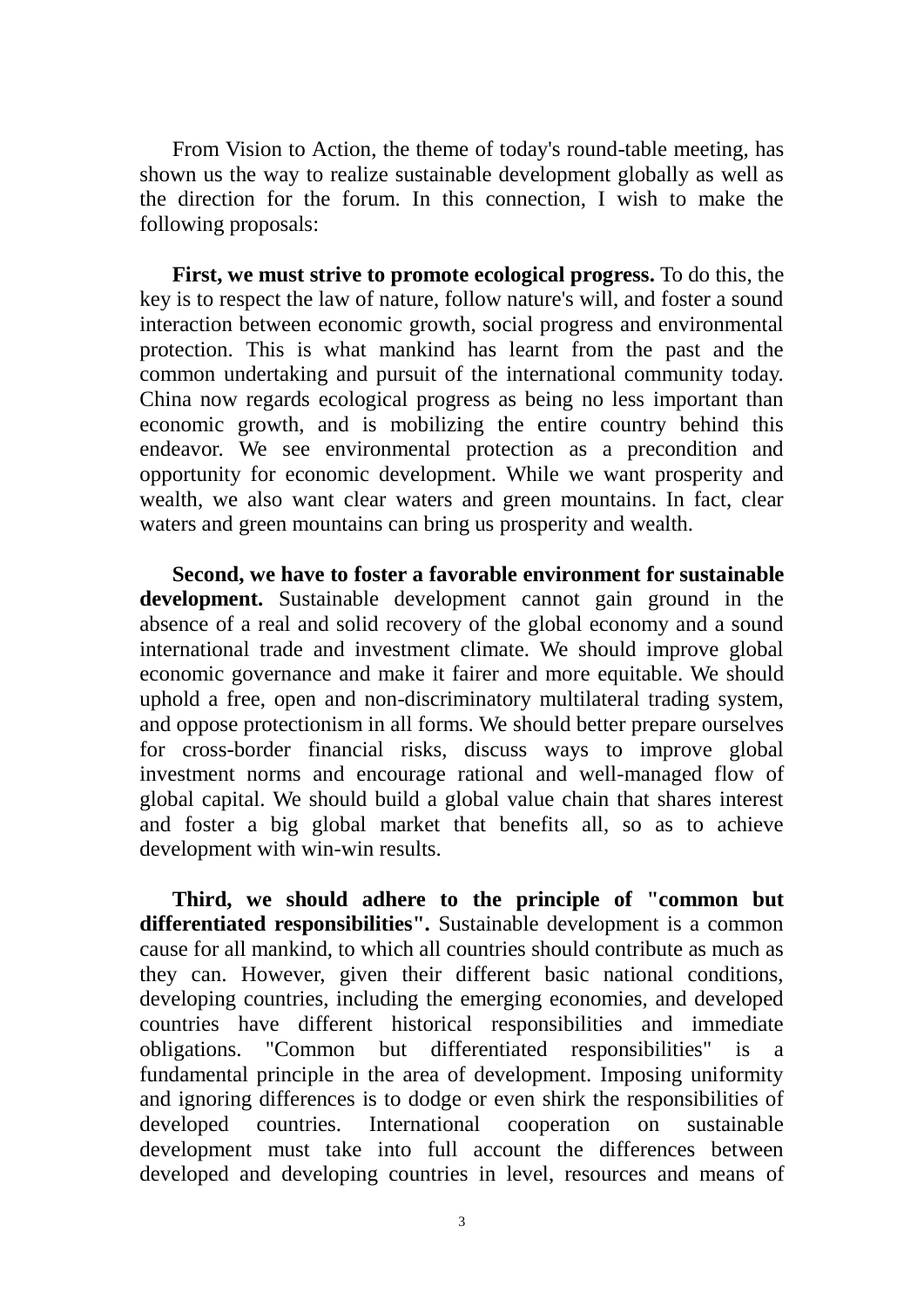development. Concrete efforts should be made to address the difficulties of developing countries in capital, technology, capacity building and other means of implementation.

**Fourth, we need to put social issues high on the agenda.** A country's strength and prosperity requires more than economic growth, and sustainable development is not "sustainable economic development" only. Harmony, progress, fairness and justice of the society are also crucial. We believe that the assurance and improvement of people's well-being should be given greater importance. The pursuit of economic growth must be accompanied by the efforts to strengthen social development, improve the basic public service system, and make innovations in social governance. Social issues of people's immediate interest, such as schooling, medical care, housing, old-age care and social security should be properly handled, so that everyone contributes to and benefits from development.

**Fifth, we should innovate in the thinking, model and method of development.** Traditional ways of development, depleting resources and damaging the environment, have proved to be unsustainable. Greater efforts should be made to raise the quality and efficiency of development, adjust the structure of economy and improve the distribution of industries. Single-minded pursuit of speed and quantity should be avoided.

Real economy, the manufacturing industry and agriculture in particular, is the lifeline for many developing countries and should be strengthened and expanded. Financial industries should serve the real economy, not the other way round.

Inadequate infrastructure is the weak link of developing economies, while investing in infrastructure is an important way to overcome the financial crisis. Therefore, it is necessary to build partnerships on infrastructure development and set up investment and financing platforms in this regard.

Emerging industries and technologies in such areas as clean energy, energy saving and emissions reduction are becoming new growth points in the world economy. Scientific and technological innovation can provide a strong driving force for sustainable development. We should encourage technological breakthroughs and technology transfer from the North to the South so as to boost the development of green production forces.